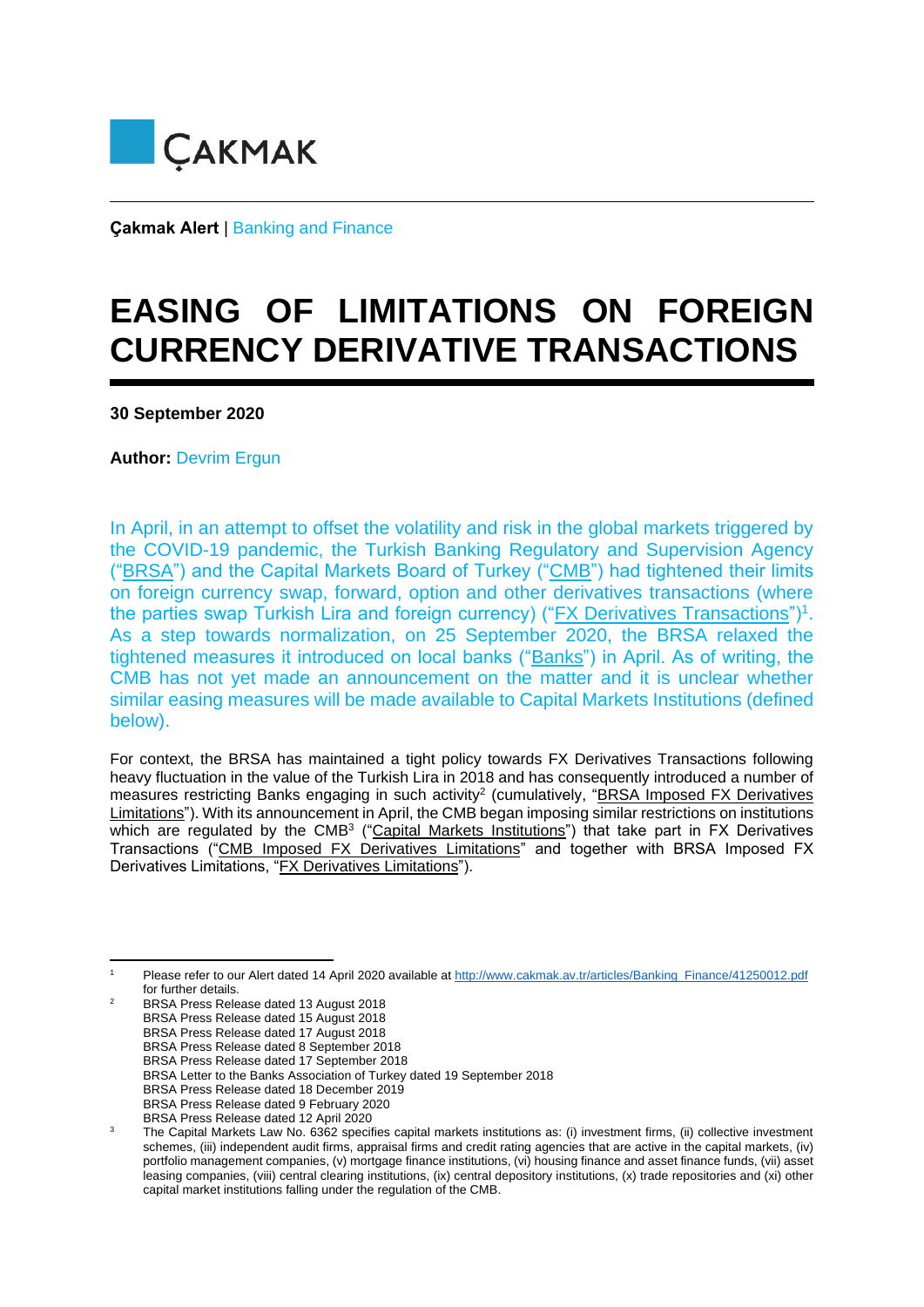The most recent changes to the BRSA Imposed FX Derivatives Limitations specify that, for FX Derivatives Transactions between Banks and non-resident counterparties:

- **(a)** if at settlement a Bank receives Turkish Lira, the previously imposed volumetric threshold of 1% of the Bank's regulatory capital, has now been revised as 10%;
- **(b)** if at settlement a Bank provides Turkish Lira; new volumetric thresholds shall be 2% for transactions with seven days remaining until settlement, 5% for transactions with thirty days remaining until settlement and 20% for transactions with one year remaining until settlement, whereas such thresholds had been previously determined as 1%, 2% and 10%, respectively; and
- **(c)** all other previously announced BRSA Imposed FX Derivatives Limitations shall remain unchanged.

Following these developments, the FX Derivatives Limitations can be summarized as follows:

Pursuant to the BRSA Imposed Derivatives Limitations, FX Derivatives Transactions between Banks and non-resident counterparties shall be subject to the following restrictions:

- **(1)** Where at settlement a Bank receives Turkish Lira; the total notional amount of FX Derivatives Transactions may not exceed %**10** of the Bank's most recently calculated regulatory capital (delta values may be taken into consideration for options transactions), and if any excess exists, further such FX Derivatives Transactions may not be executed and any such FX Derivatives transactions may not be renewed;
- **(2)** Where at settlement a Bank provides Turkish Lira; depending on the settlement date of the FX Derivatives Transactions, their total notional amount may not exceed certain ratios based on the Bank's most recently calculated regulatory capital (delta values must be taken into consideration for options transactions) as follows: (i) **2%** for transactions with seven days remaining until settlement, (ii) **5%** for transactions with thirty days remaining until settlement and (iii) **20%** for transactions with one year remaining until settlement. Furthermore, for purposes of the calculation above, the effective date shall be taken into consideration for FX Derivatives Transactions where the effective date is after the transaction date. If any excess exists, further such FX Derivatives Transactions may not be executed within the maturity ranges with limit breaches;
- **(3)** Banks' transactions with their consolidated non-resident credit and financial institution affiliates are exempt from the FX Derivatives Limitations;
- **(4)** The above ratios must be calculated daily, on a solo and consolidated basis; and
- **(5)** Any early settlement or extension of the original maturity date (for whatever reason) of any transaction falling within the scope of the BRSA Imposed FX Derivatives Limitations shall be subject to the prior written consent of the BRSA.

As of writing, the CMB Imposed FX Derivatives Limitations remain unchanged and accordingly, FX Derivatives Transactions between Capital Markets Institutions and non-resident counterparties are subject to the following restrictions:

- **(6)** Where at settlement a Capital Markets Institution receives Turkish Lira; the total notional amount of FX Derivatives Transactions may not exceed 10% of the Capital Markets Institution's capital calculated at the end of the preceding month pursuant to applicable capital adequacy calculation laws, and if any excess exists, further such FX Derivatives Transactions may not be executed and any such FX Derivatives transactions may not be renewed;
- **(7)** Where at settlement a Capital Markets Institution provides Turkish Lira; depending on the settlement date of the FX Derivatives Transactions, their total notional amount may not exceed (on any day) certain ratios based on the Capital Markets Institution's capital (as calculated in (6) above): (i) 2% for transactions with seven days remaining until settlement, (ii) 5% for transactions with thirty days remaining until settlement and (iii) 20% for transactions with one year remaining until settlement;